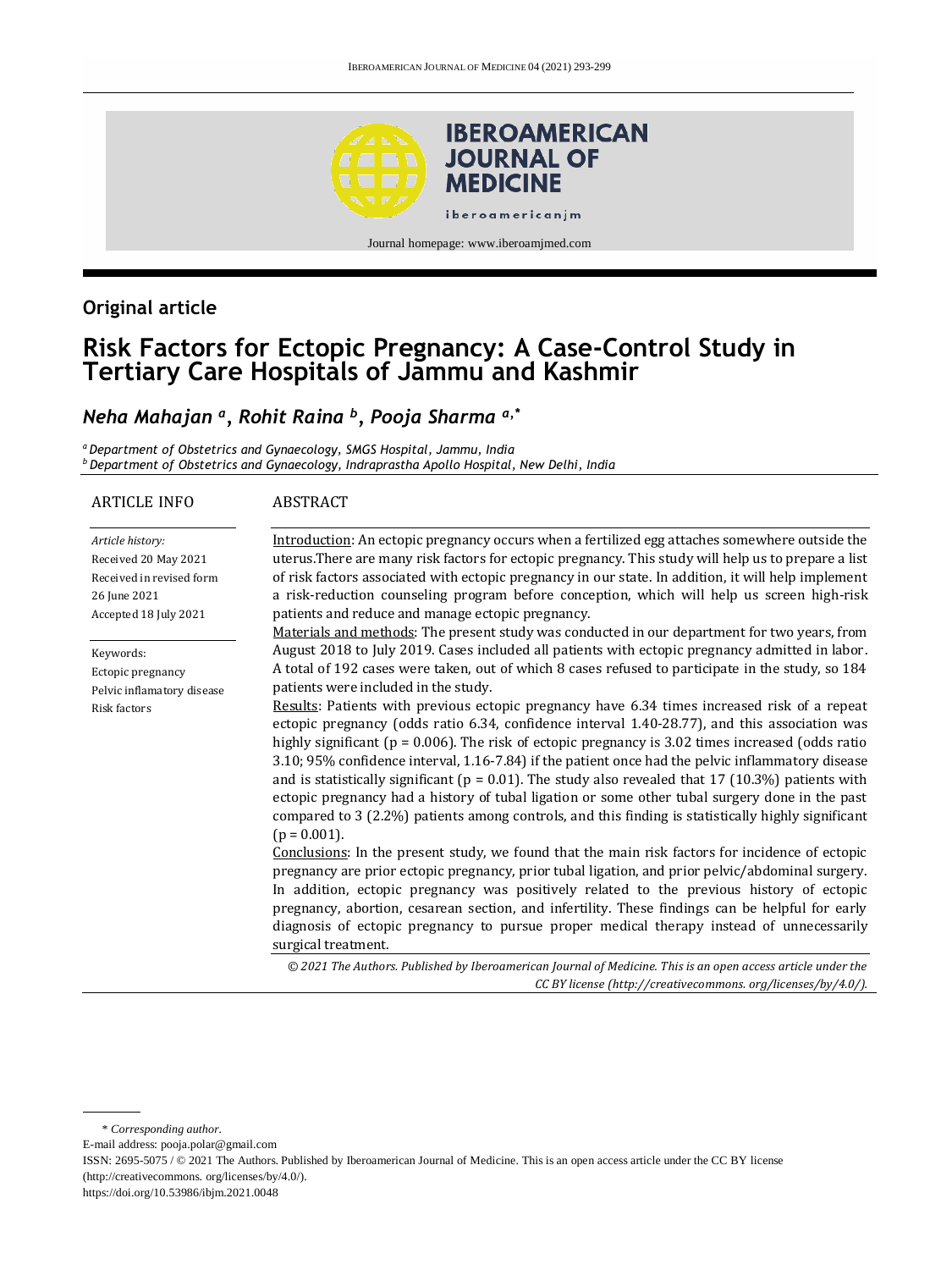### **Factores de riesgo para el embarazo ectópico: un estudio de casos y controles en hospitales de atención terciaria de Jammu y Cachemira**

| INFO. ARTICULO                                                                                                           | <b>RESUMEN</b>                                                                                                                                                                                                                                                                                                                                                                                                                                                                                                                                                                                                                                                                                                                                                                                                                                                                                                                                                                                                                                                                                                                                                                                                                                                                                                                                                                                                                                                                                                                                                                                                                                                                                                                               |  |
|--------------------------------------------------------------------------------------------------------------------------|----------------------------------------------------------------------------------------------------------------------------------------------------------------------------------------------------------------------------------------------------------------------------------------------------------------------------------------------------------------------------------------------------------------------------------------------------------------------------------------------------------------------------------------------------------------------------------------------------------------------------------------------------------------------------------------------------------------------------------------------------------------------------------------------------------------------------------------------------------------------------------------------------------------------------------------------------------------------------------------------------------------------------------------------------------------------------------------------------------------------------------------------------------------------------------------------------------------------------------------------------------------------------------------------------------------------------------------------------------------------------------------------------------------------------------------------------------------------------------------------------------------------------------------------------------------------------------------------------------------------------------------------------------------------------------------------------------------------------------------------|--|
| Historia del artículo:<br>Recibido 20 Mayo 2021<br>Recibido en forma revisada<br>26 Junio 2021<br>Aceptado 18 Julio 2021 | Introducción: Un embarazo ectópico ocurre cuando un óvulo fertilizado se adhiere en algún<br>lugar fuera del útero. Existen muchos factores de riesgo para el embarazo ectópico. Este estudio<br>nos ayudará a preparar una lista de factores de riesgo asociados con el embarazo ectópico en<br>nuestro estado. Además, ayudará a implementar un programa de asesoramiento para la<br>reducción de riesgos antes de la concepción, que nos ayudará a evaluar a las pacientes de alto<br>riesgo y reducir y controlar el embarazo ectópico.                                                                                                                                                                                                                                                                                                                                                                                                                                                                                                                                                                                                                                                                                                                                                                                                                                                                                                                                                                                                                                                                                                                                                                                                  |  |
| Palabras clave:<br>Embarazo ectópico<br>Enfermedad inflamatoria<br>pélvica<br>Facvtores de riesgo                        | Materiales y métodos: El presente estudio se realizó en nuestro servicio durante dos años, de<br>agosto de 2018 a julio de 2019. Los casos incluyeron a todas las pacientes con embarazo ectópico<br>ingresadas en trabajo de parto. Se tomaron un total de 192 casos, de los cuales 8 casos se<br>negaron a participar en el estudio, por lo que se incluyeron 184 pacientes en el estudio.<br>Resultados: Las pacientes con un embarazo ectópico previo tienen un riesgo 6,34 veces mayor de<br>un embarazo ectópico repetido (razón de probabilidades 6,34, intervalo de confianza 1,40-<br>28,77), y esta asociación fue muy significativa ( $p = 0.006$ ). El riesgo de embarazo ectópico<br>aumenta 3,02 veces (razón de posibilidades 3,10; intervalo de confianza del 95%, 1,16-7,84) si la<br>paciente tuvo una vez la enfermedad inflamatoria pélvica y es estadísticamente significativa (p =<br>$0,01$ ). El estudio también reveló que 17 (10,3%) pacientes con embarazo ectópico tenían<br>antecedentes de ligadura de trompas o alguna otra cirugía de trompas realizada en el pasado en<br>comparación con 3 (2,2%) pacientes entre los controles, y este hallazgo es estadísticamente muy<br>significativo ( $p = 0.001$ ).<br>Conclusiones: En el presente estudio, encontramos que los principales factores de riesgo de<br>incidencia de embarazo ectópico son embarazo ectópico previo, ligadura de trompas previa y<br>cirugía pélvica/abdominal previa. Además, el embarazo ectópico se relacionó positivamente con<br>la historia previa de embarazo ectópico, aborto, cesárea e infertilidad. Estos hallazgos pueden<br>ser útiles para el diagnóstico temprano de embarazo ectópico para buscar una terapia médica |  |
|                                                                                                                          | adecuada en lugar de un tratamiento quirúrgico innecesario.<br>© 2021 Los Autores. Publicado por Iberoamerican Journal of Medicine. Éste es un artículo en acceso abierto<br>bajo licencia CC BY (http://creativecommons. org/licenses/by/4.0/).                                                                                                                                                                                                                                                                                                                                                                                                                                                                                                                                                                                                                                                                                                                                                                                                                                                                                                                                                                                                                                                                                                                                                                                                                                                                                                                                                                                                                                                                                             |  |

HOW TO CITE THIS ARTICLE: Mahajan N, Raina R, Sharma P. Risk Factors for Ectopic Pregnancy: A Case-Control Study in Tertiary Care Hospitals of Jammu and Kashmir. Iberoam J Med. 2021;3(4):293-299. doi[: 10.53986/ibjm.2021.0048.](https://doi.org/10.53986/ibjm.2021.0048)

## **1. INTRODUCTION**

Becoming a mother is a wish or a dream that every woman in the world possesses universally and implicitly. But this dream of motherhood is not always pleasant for all, as some may experience few nightmares through their journey. Ectopic pregnancy (EP) is one of them, and it can be fatal. When a fertilized ovum is implanted outside the usual uterine cavity, it is called an ectopic pregnancy. [1]. Worldwide the ectopic pregnancy accounts for 1-2% of all pregnancies, and it is a thoughtful cause of maternal morbidity and mortality [1, 2]. Ectopic pregnancy risk factors are closely linked to conditions that alter the normal function of fallopian tubal transport. It is thought that the more damage to the fallopian tube, the greater the chance of an ectopic pregnancy occurring. There are many risk factors for ectopic pregnancy, including Prior ectopic pregnancy, h/o infections in the reproductive system,

multiple sexual partners, miscarriage, induced conception period, current intrauterine contraceptive device (IUCD) use, prior caesarian section (CS), and cigarette smoking at the time of conception are all factors to consider [3]. Other factors are prior tubal surgery, tubal sterilization, and history of abortions [4], maternal age, and parity, pelvic and abdominal surgeries [5]. Despite these facts and knowledge, there is a lot to be learned about these factors. For example, these factors' exact role and strength have not been definitively determined in our area. Moreover, extrapolation of results from studies conducted before but at other regions is difficult, owing to the variation in incidence and risk factors associated with EP among different populations studied. This study will help us to prepare a list of risk factors associated with ectopic pregnancy in our state. It will help implement a riskreduction counselling program before conception, which will help us screen high-risk patients and further reduce and manage EP.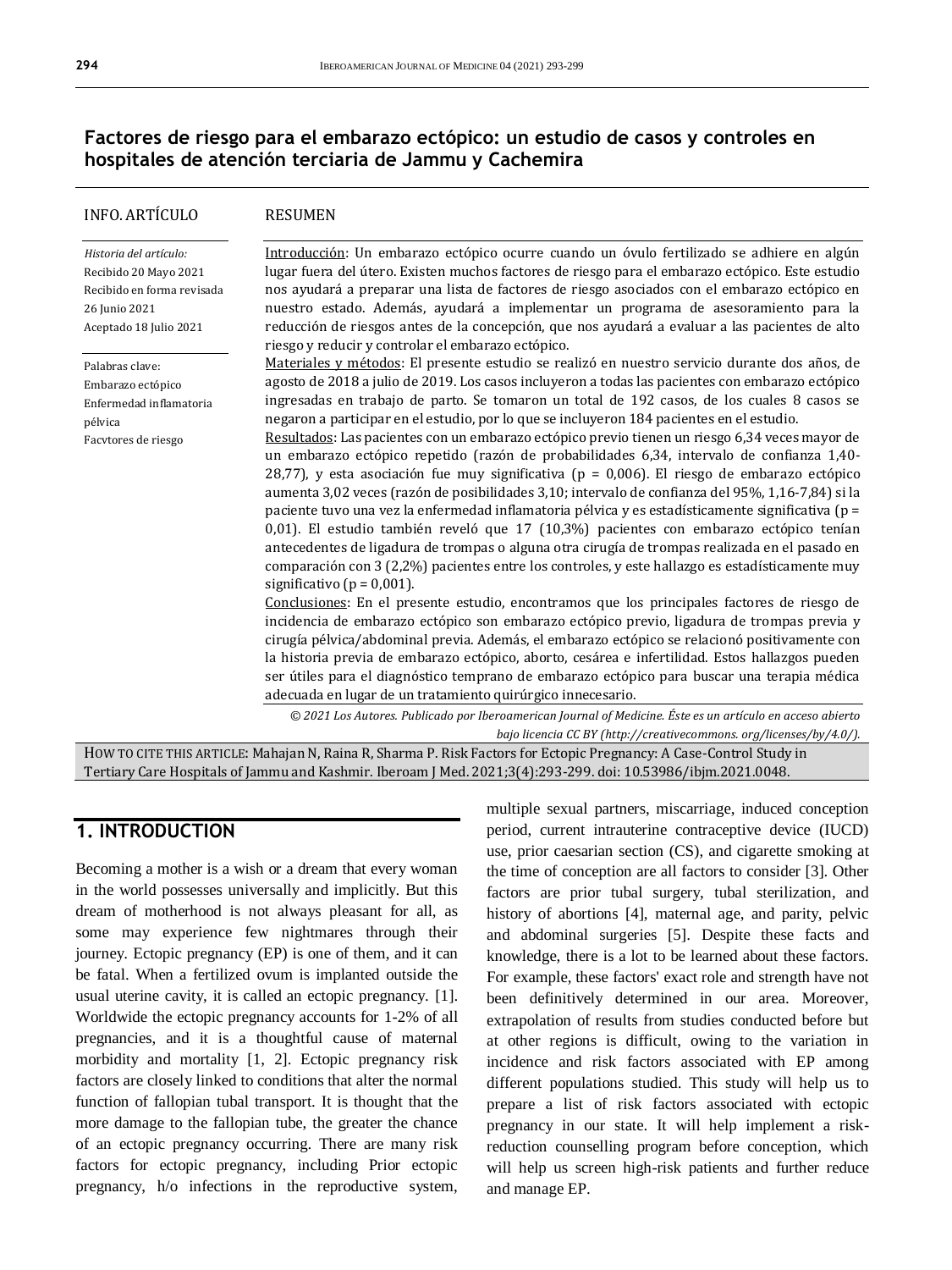#### **2. MATERIALS AND METHODS**

The present study was conducted over a period of two years in the Department of Obstetrics and Gynecology, Lal Ded Hospital, an associated hospital of Government Medical College, Srinagar, from September, 2016 to August, 2017 and in the Department of Obstetrics and Gynecology, Sri Maharaja Gulab Singh Hospital, Government Medical College Jammu from August, 2018 to July 2019. Cases included all patients with ectopic pregnancy admitted in labor. A total of 192 cases were taken, out of which 8 cases refused to participate in the study, so 184 subjects were included. Age-matched women with a typical intrauterine pregnancy of the same gestational age reported to the Outpatient Departments of both hospitals served as controls.

The inclusion criteria were: 1) histologically proven diagnosed cases of ectopic pregnancy; 2) both newly diagnosed and chronic ectopic pregnancy cases were taken; c) the findings were history-based and available previous records. In addition, the exclusion criteria were: 1) the cases which were not histologically proven were not taken in the study; 2) those patients who left the study or had not reported with the histopathology report were excluded from the study.

All subjects (both cases and controls) were interviewed, records were checked, and complete history pertaining to the following were recorded:-Infertility, any pelvic inflammatory disease (PID), abortions: spontaneous or induced, previous ectopic pregnancy, intrauterine contraceptive device usage, oral contraceptive pills usage, induced conception cycle, tubal sterilization or other tubal surgery, prior CS, cigarette smoking at the time of conception, tuberculosis (TB) in the past (also, TB-PCR of histopathology sample is positive) and endometriosis. In addition, detailed clinical examination was done in dorsal position after the evacuation of the bladder, including general physical examination, systemic examination, per abdomen, per speculum, and per vaginal examination.

Following investigations were done as per the proforma designed for the study:- Blood for Hemoglobin (Hb), Bleeding time (BT), Clotting time (CT), Urine routine examination, ABO/Rh blood typing, X-ray chest (Posteroanterior view), electrocardiogram (ECG), blood urea, creatinine, Na<sup>+</sup>, K<sup>+</sup>, and sugar, urine for  $\Box$ -human chorionic gonadotrophin (using a commercially available kit) and ultrasonography abdomen and pelvic organs. Histopathological examination was done in cases where laparoscopy or laparotomy was done.

#### **2.1. STATISTICAL ANALYSIS**

MS Excel and SPSS Version 21.0 were used to conduct the data analysis. Age was described using mean and standard deviation. For two classes, the means were compared using the student's t-test. The proportions were compared using either the chi-square or Fisher's exact test. Odds ratios with 95% confidence interval were calculated. To estimate the risk factors for ectopic pregnancies, logistic regression analysis was applied.

#### **3. RESULTS**

As is evident from Table 1, maximum females were in the age group of 25 to 30 years, but both the groups were almost similar in characteristics on age, parity, and religion.

| Table 1. Demographic profile of cases and controls |                                      |                                      |         |  |  |  |
|----------------------------------------------------|--------------------------------------|--------------------------------------|---------|--|--|--|
| <b>Parameter</b>                                   | <b>Cases</b><br>$(n=184)$<br>$n$ (%) | <b>Controls</b><br>$(n=184)$<br>n(%) | p-value |  |  |  |
| Age in years                                       |                                      |                                      |         |  |  |  |
| < 25                                               | 46(25)                               | 50(27.2)                             |         |  |  |  |
| $25 - 30$                                          | 116(63)                              | 122(66.3)                            | 0.19    |  |  |  |
| > 30                                               | 22(12)                               | 12(6.5)                              |         |  |  |  |
| Mean $\pm$ SD                                      | $27.07 \pm 3.99$                     | $26.56 \pm 3.06$                     |         |  |  |  |
| <b>Religion</b>                                    |                                      |                                      |         |  |  |  |
| Hindu                                              | 100(54.3)                            | 200 (54.3)                           |         |  |  |  |
| Muslim                                             | 79 (42.9)                            | 71 (38.6)                            | 0.13    |  |  |  |
| Sikh                                               | 5(2.7)                               | 113(7.1)                             |         |  |  |  |
| Parity                                             |                                      |                                      |         |  |  |  |
| Nullipara                                          | 54 (29.3)                            | 72(39.1)                             |         |  |  |  |
| Primipara                                          | 34(18.5)                             | 32(17.4)                             | 0.23    |  |  |  |
| Multipara                                          | 63 (34.2)                            | 55 (29.9)                            |         |  |  |  |
| Grand mult.                                        | 33 (17.9)                            | 25(13.6)                             |         |  |  |  |

As depicted in Table 2, Patients with previous ectopic pregnancy have 6.34 times increased risk of a repeat ectopic pregnancy (odds ratio 6.34, confidence interval 1.40-28.77), and this association was highly significant (p  $= 0.006$ ). The risk of having an ectopic pregnancy is 3.02 times increased (odds ratio 3.10; 95% confidence interval, 1.16-7.84) if patient once had PID and is statistically significant ( $p = 0.01$ ) It is also seen that 17 (10.3%) patients with ectopic pregnancy had a history of tubal ligation or some other tubal surgery done in the past compared to 3 (2.2%) patients among controls. This finding is statistically highly significant ( $p = 0.001$ ).

In addition, more patients with IUCD insertion had an ectopic pregnancy and more controls were on continuous hormonal pills (OCPs), but the results were found to be statistically not significant ( $p = 0.07$ ;  $p = 0.26$ ) respectively.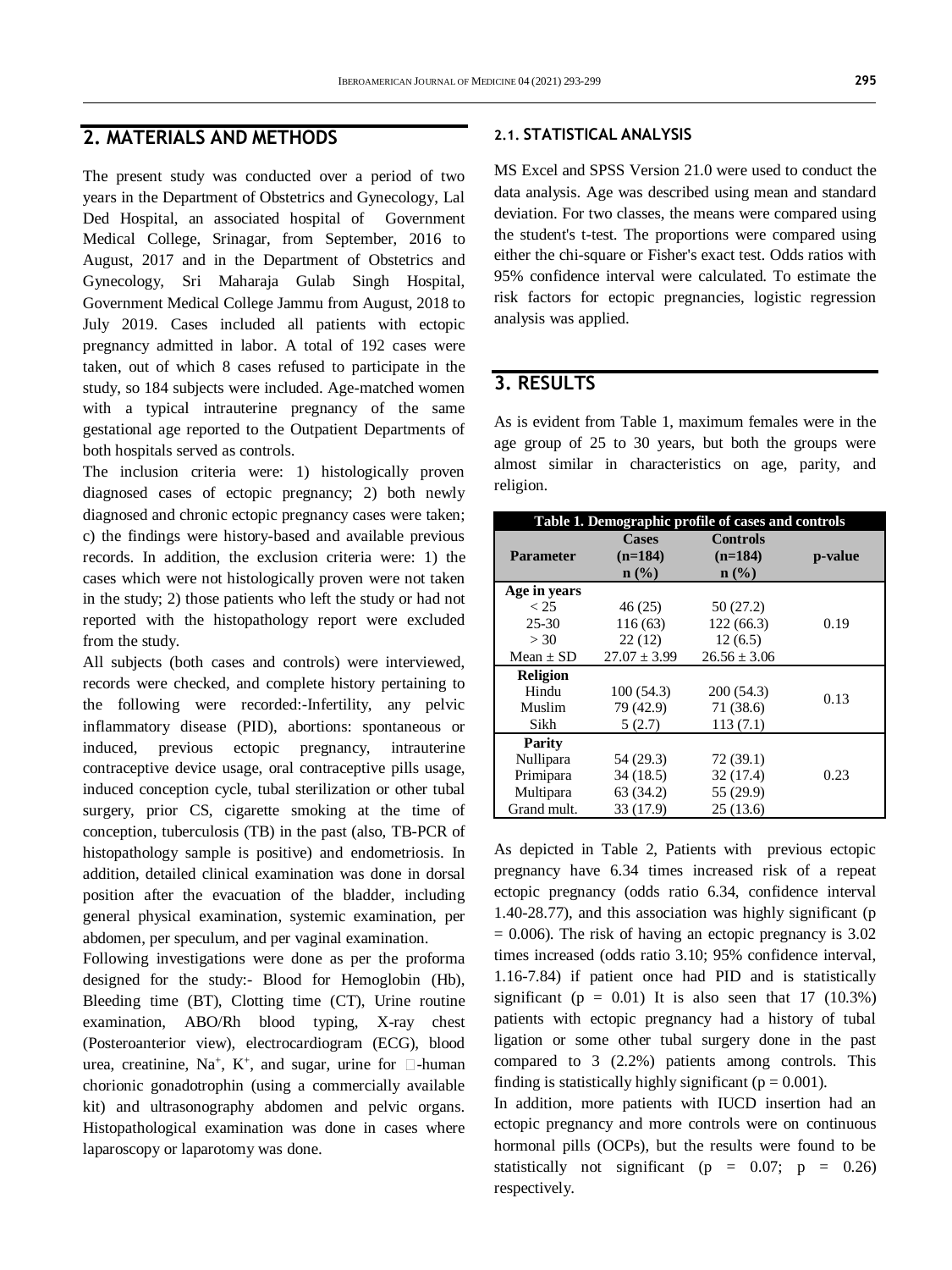| Table 2. Risk factors of ectopic pregnancy |                            |                          |                     |          |  |  |  |
|--------------------------------------------|----------------------------|--------------------------|---------------------|----------|--|--|--|
| <b>Parameter</b>                           | Cases $(n=184)$<br>$n$ (%) | Controls (n=184)<br>n(%) | OR (95%CI)          | p-value  |  |  |  |
| Previous ectopic pregnancy                 |                            |                          |                     |          |  |  |  |
| Yes                                        | 12(6.5)                    | 2(1.1)                   | $6.34(1.40-28.77)$  | $0.006*$ |  |  |  |
| N <sub>o</sub>                             | 172 (93.5)                 | 182 (98.9)               | $1.0$ (Ref)         |          |  |  |  |
| <b>Pelvic inflammatory disease</b>         |                            |                          |                     |          |  |  |  |
| Yes                                        | 17(9.2)                    | 6(3.3)                   | $3.02(1.16-7.84)$   | $0.01*$  |  |  |  |
| $\rm No$                                   | 167 (90.8)                 | 178 (96.7)               | $1.0$ (Ref)         |          |  |  |  |
| <b>Tubal surgeries</b>                     |                            |                          |                     |          |  |  |  |
| Yes                                        | 19(10.3)                   | 4(2.2)                   | 5.18 (1.72-15.54)   | $0.001*$ |  |  |  |
| No                                         | 165 (89.7)                 | 180 (97.8)               | $1.00$ (Ref.)       |          |  |  |  |
| Intrauterine conceptive device             |                            |                          |                     |          |  |  |  |
| Yes                                        | 15(8.2)                    | 7(3.8)                   | $2.24(0.89-5.64)$   | 0.07     |  |  |  |
| N <sub>o</sub>                             | 169 (91.8)                 | 177 (96.2)               | $1.00$ (Ref.)       |          |  |  |  |
| <b>Continuous hormonal pills</b>           |                            |                          |                     |          |  |  |  |
| Yes                                        | 31(16.8)                   | 39(21.2)                 | $2.24(0.89-5.64)$   | 0.28     |  |  |  |
| No                                         | 153 (83.2)                 | 145 (78.8)               | $1.00$ (Ref.)       |          |  |  |  |
| <b>Smoking</b>                             |                            |                          |                     |          |  |  |  |
| Yes                                        | 2(1.1)                     | 0(0.0)                   |                     |          |  |  |  |
| No                                         | 182 (98.9)                 | 184 (100)                | $1.00$ (Ref.)       |          |  |  |  |
| <b>Tuberculosis</b>                        |                            |                          |                     |          |  |  |  |
| Yes                                        | 8(4.3)                     | 1(0.5)                   | 8.31 (1.03-67.19)   | $0.01*$  |  |  |  |
| No                                         | 176 (95.7)                 | 183 (99.5)               | $1.00$ (Ref.)       |          |  |  |  |
| <b>Endometriosis</b>                       |                            |                          |                     |          |  |  |  |
| Yes                                        | 2(1.1)                     | 0(0.0)                   |                     |          |  |  |  |
| No                                         | 182 (98.9)                 | 184 (100)                | $1.00$ (Ref.)       |          |  |  |  |
| <b>Infertility</b>                         |                            |                          |                     |          |  |  |  |
| Yes                                        | 23(12.5)                   | 8(4.3)                   | $3.14(1.36 - 7.22)$ | $0.005*$ |  |  |  |
| No                                         | 161 (87.5)                 | 176 (95.7)               | $1.00$ (Ref.)       |          |  |  |  |
| <b>Abortions</b>                           |                            |                          |                     |          |  |  |  |
| Yes                                        | 50(27.2)                   | 30(16.3)                 | $1.91(1.15-3.18)$   | $0.01*$  |  |  |  |
| N <sub>o</sub>                             | 134 (72.8)                 | 154 (837)                | $1.00$ (Ref.)       |          |  |  |  |
| Previous caesarean                         |                            |                          |                     |          |  |  |  |
| Yes                                        | 29 (15.8)                  | 30(16.3)                 | $0.96(0.55-1.67)$   | 0.88     |  |  |  |
| No                                         | 155 (84.2)                 | 154 (83.7)               | $1.00$ (Ref.)       |          |  |  |  |
| <b>Induced conception</b>                  |                            |                          |                     |          |  |  |  |
| Yes                                        | 23(12.5)                   | 10(5.4)                  | $0.96(0.55-1.67)$   | $0.01*$  |  |  |  |
| N <sub>o</sub>                             | 161 (87.5)                 | 174 (94.6)               | $1.00$ (Ref.)       |          |  |  |  |

Attending to TB, endometriosis and infertility, there are 8.31 times increased risk of ectopic pregnancy in patients with tuberculosis (odds ratio 8.31; confidence interval 1.03-67.19), .and this is statistically significant. Whereas only two patients with endometriosis had ectopic pregnancy, and none of the patients in the control group had increased odds ratio. But with infertility as risk factor, there is 3.14 times increase risk of ectopic pregnancy, which is statistically significant

Finally, abortions and induced conception pose a significant risk factor for ectopic pregnancy, whereas previous cesarean sections were not found to increase the risk factor for ectopic pregnancy.

#### **4. DISCUSSION**

Ectopic pregnancy is a common obstetrical emergency in early pregnancy worldwide that remains a significant cause

of maternal mortality and morbidity. In our study, the mean age  $\pm$  Standard Deviation) of the ectopic pregnancy group was 27.07  $\pm$  3.99 years, and that of controls was 26.56  $\pm$ 3.06 years. Based on our results, the average maternal age was higher for women with EP than controls, which was similar to other studies [6, 7]. "Some previous studies found that the risk of EP increases with advancing maternal age, but the existing evidence on how advanced maternal age has an effect on EP risk remains unclear."

Our study found, 80.99% of females were multigravidae. In our study, we specifically noted that younger multigravidae were particularly affected. However, this distribution has not been compared in other similar studies [8]. The higher incidence in multigravidae could be explained due to the previous infection or trauma.

The results of our study showed that the history of previous ectopic pregnancy was a significant risk factor for the subsequent development of an ectopic pregnancy, which was also clear from a meta-analysis [9] and studies in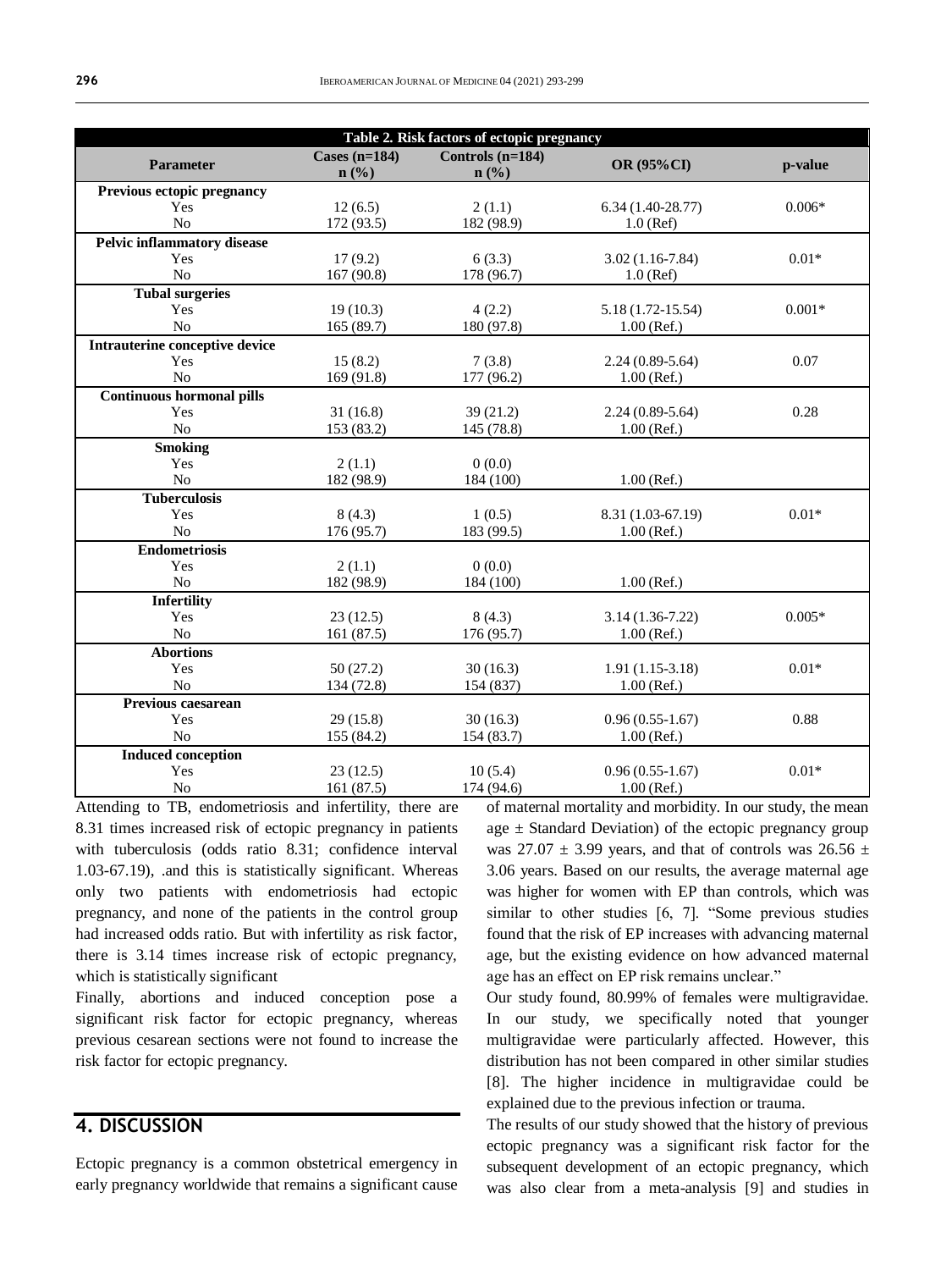Germany and India [9-11]. These results confirm the fact that recurrent ectopic pregnancies likely reflect perseverance in tubal pathology and tubal dysfunction [12]. "Similar to other studies [5, 9-12] we found that, among all the possible risk factors of EP, the strongest evidence is for an association between previous EP and sequent EP. According to our results, the risk of EP was almost 6 times higher for women who had prior EP compared to controls  $(OR = 6.34, 95\% \text{ CI} = 1.40-28.77)$ . A study on risk factors for ectopic pregnancy in women with symptomatic firsttrimester pregnancies indicated that the risk of facing a repeat EP increases intensely with the number of prior EP  $(OR = 2.98$  for one prior EP and  $OR = 16.04$  for 2 or more) [12]. Other research studies also estimated the risk of facing a repeat EP to be between 2.4 and 25.0 [5]. These results confirm the fact that recurrent ectopic pregnancies likely reflect perseverance in tubal pathology and tubal dysfunction [12]".

"Pelvic infection is one of the most common, serious infections in non-pregnant women or reproductive age. Pelvic infections are usually the result of infection ascending from the endocervix causing endometritis, salpingitis, parametritis, oophoritis, tubo-ovarian abscess and/or pelvic peritonitis. PID is reported to occur in 1% of the 15-25 year age group of young adults around the world and affects around 24-32% of women in India. In developed countries, the annual incidence is estimated to be 10–13 per 1000 women, with 20 per 1000 women being in the age group of 20–24 years. *Neisseria gonorrhea* and *Chlamydia trachomatis* have been identified as the causative agents [1, 3, 4, 9-11]. The results of our study found a strong independent association between prior PID and EP occurrence. The risk of having an ectopic pregnancy is 3.02 times increased if the patient once had PID ( $p = 0.01$ ). These findings are similar to other studies done in France and Nigeria [13-15]. Adult females have the highest incidence of *Neisseria gonorrhea* and *Chlamydia trachomatis* among any sexually active age group. This population also has an elevated risk of subsequent sexually transmitted infections (STIs) after initial PID, thus putting them at increased risk of associated reproductive health sequelae such as infertility, ectopic pregnancy and chronic abdominal pain."

"It has been reported that previous tubal surgery is a major risk factor for EP with an estimated OR of 4.7 (2.4-9.5) according to a meta-analysis [9]. Similarly, we found a significant relationship between previous tubal surgery and EP. We could not ascertain whether the increased risk is arising from a surgical procedure or from the underlying problem."

According to a meta-analysis, they found a 2.5–23-fold increased risk of ectopic pregnancy associated with a history of infertility [9]. Another similar large case-control population study found that the risk of ectopic pregnancy increased with the duration of infertility [13]. The findings of the present study on induced conception cycle are consistent with previous studies [16, 17]. A study on controlled ovarian hyperstimulation as a risk factor for ectopic pregnancy found that Ovulation induction alone was associated with an increased risk of ectopic pregnancy (adjusted odds ratio = 3.98; 95% confidence interval 1.10- 14.30). "An association between history of infertility and risk of EP detected in our study may be due to a significant role of hyperstimulation, with high estrogen levels."

In contrast, Oelsner *et al*. found that the cause of ectopic pregnancy treated with gonadotrophins lies in the patient, likely due to underlying tubal disease and not in the drug [18]. Large and comprehensive studies are needed. The results of the present study on contraceptive methods are similar to those previously reported.

In the present study, we found an association between abortion and ectopic pregnancy. However, conflicting results have been reported. "Some studies suggest that induced abortion may be a risk factor for ectopic pregnancy [19], whereas many studies in contradictions showed no significant association between induced abortion and ectopic pregnancy [20, 21]. With regard to the available evidence, the cause of this relationship is most likely due to infection, hormonal imbalance, or immunologic factors [11]." Analysis among women with no previous history of ectopic pregnancy showed after controlling main risk factors, prior induced abortion was associated with an increased risk of ectopic pregnancy, which is quite comparable to other studies [22-25].

The strength of our study was that, it was carried out across the two main referral hospitals for gynecologic and obstetric emergencies. The cases and controls were from the same source of population, which makes this comparison valid. There were few limitations in our study. The first limitation of the study was that the history of pelvic infection was by interview only. Because pelvic infections are asymptomatic in a large proportion of women, interview data may be an insensitive means of determining the occurrence of prior infection. A second limitation of this study was that its sample size was limited.

#### **5. CONCLUSIONS**

Since the incidence of ectopic pregnancy is likely to be considered as an essential role for future fertility, we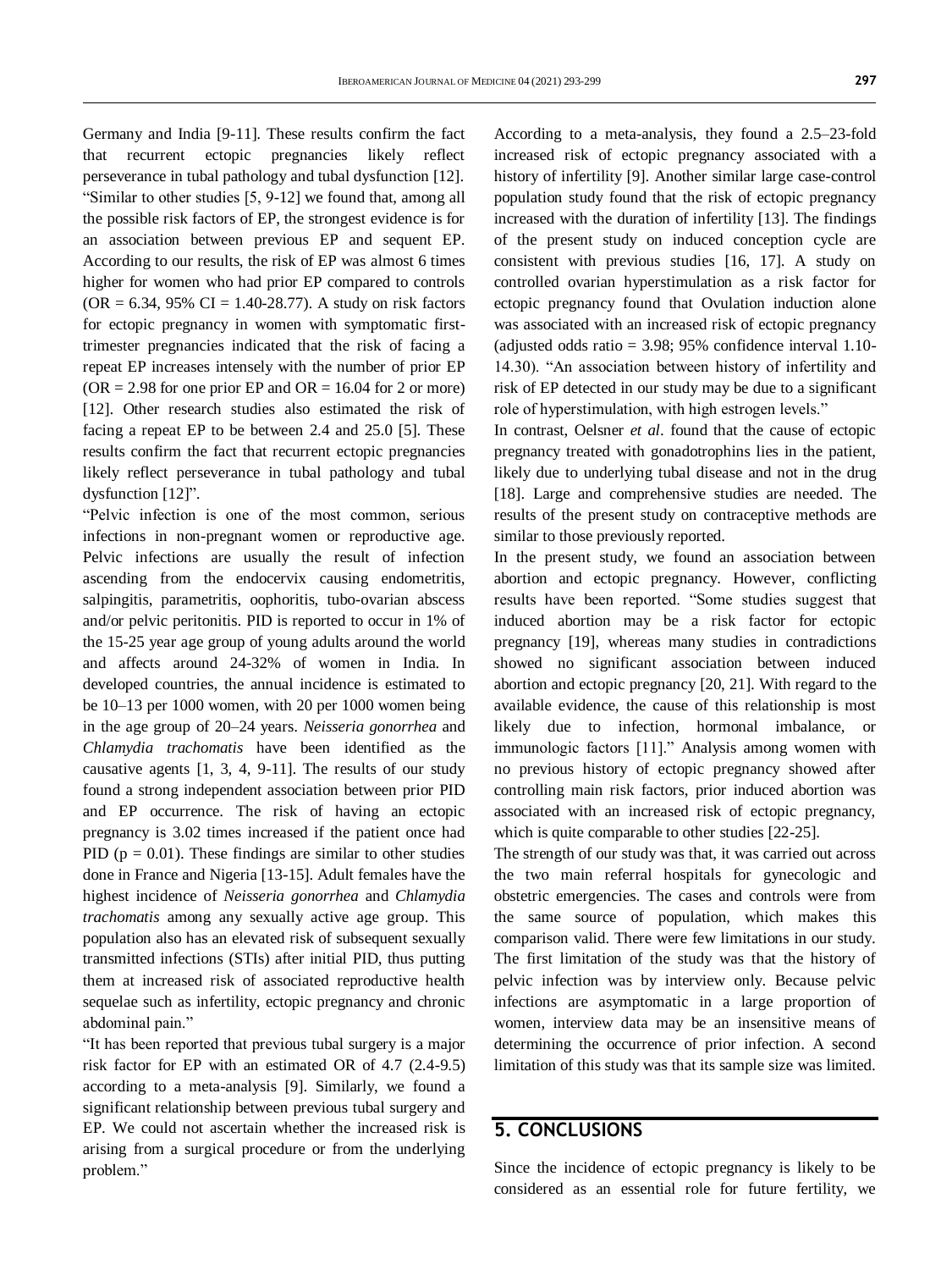designed this study to identify the risk factors of ectopic pregnancy in a sample of north Indian women. In the present study, we found that the main risk factors for incidence of ectopic pregnancy are prior ectopic pregnancy, prior tubal ligation, and prior pelvic/abdominal surgery. In addition, ectopic pregnancy was positively related to the previous history of ectopic pregnancy, abortion, cesarean section, and infertility. These findings can be helpful for early diagnosis of ectopic pregnancy to pursue proper medical therapy instead of unnecessarily surgical treatment.

#### **6. REFERENCES**

*1. Nitesh M, Bairwa R, Sharma S. Study of ectopic pregnancy in a tertiary care center. Int J Reprod Contracept Obstet Gynecol. 2020;9(1):212-5. doi: [10.18203/2320-1770.ijrcog20196022.](https://dx.doi.org/10.18203/2320-1770.ijrcog20196022)*

*2. Jurkovic D, Wilkinson H. Diagnosis and management of ectopic pregnancy. BMJ. 2011;342:d3397. doi[: 10.1136/bmj.d3397.](https://doi.org/10.1136/bmj.d3397)*

*3. Karaer A, Avsar FA, Batioglu S. Risk factors for ectopic pregnancy: a casecontrol study. Aust N Z J Obstet Gynaecol. 2006;46(6):521-7. doi: [10.1111/j.1479-828X.2006.00653.x.](https://doi.org/10.1111/j.1479-828x.2006.00653.x)*

*4. Majhi AK, Roy N, Karmakar KS, Banerjee PK. Ectopic pregnancy--an analysis of 180 cases. J Indian Med Assoc. 2007;105(6):308, 310, 312 passim.*

*5. Chow WH, Daling JR, Cates W Jr, Greenberg RS. Epidemiology of ectopic pregnancy. Epidemiol Rev. 1987;9:70-94. doi: [10.1093/oxfordjournals.epirev.a036309.](https://doi.org/10.1093/oxfordjournals.epirev.a036309)*

*6. Anorlu RI, Oluwole A, Abudu OO, Adebajo S. Risk factors for ectopic pregnancy in Lagos, Nigeria. Acta Obstet Gynecol Scand. 2005;84(2):184-8. doi[: 10.1111/j.0001-6349.2005.00684.x.](https://doi.org/10.1111/j.0001-6349.2005.00684.x)*

*7. Kopani F, Rrugia A, Manoku N. Ectopic pregnancy comparison of different treatments. J Prenat Med. 2010;4(2):30-4.*

*8. Panchal D, Vaishnav G, Solanki K. Study of Management in Patient with Ectopic Pregnancy. Natl J Integr Res Med. 2011;2(3):86-8.*

*9. Ankum WM, Mol BW, Van der Veen F, Bossuyt PM. Risk factors for ectopic pregnancy: a meta-analysis. Fertil Steril. 1996;65(6):1093-9.*

*10. Jacob L, Kalder M, Kostev K. Risk factors for ectopic pregnancy in Germany: a retrospective study of 100,197 patients. Ger Med Sci. 2017;15:Doc19. doi[: 10.3205/000260.](https://doi.org/10.3205/000260)*

*11. Moini A, Hosseini R, Jahangiri N, Shiva M, Akhoond MR. Risk factors for ectopic pregnancy: A case-control study. J Res Med Sci. 2014;19(9):844-9.*

*12. Barnhart KT, Sammel MD, Gracia CR, Chittams J, Hummel AC, Shaunik A. Risk factors for ectopic pregnancy in women with symptomatic first-trimester pregnancies. Fertil Steril. 2006;86(1):36-43. doi: [10.1016/j.fertnstert.2005.12.023.](https://doi.org/10.1016/j.fertnstert.2005.12.023)*

*13. Bouyer J, Coste J, Shojaei T, Pouly JL, Fernandez H, Gerbaud L, et al. Risk factors for ectopic pregnancy: a comprehensive analysis based on a large case-control, population-based study in France. Am J Epidemiol. 2003;157(3):185-94. doi[: 10.1093/aje/kwf190.](https://doi.org/10.1093/aje/kwf190)*

*14. Adewunmi AA, Orekoya OO, Rabiu KA, Ottun TA. The Association between Chlamydia trachomatis and Ectopic Pregnancy in Lagos, Nigeria-A Case Control Study. Open J Obstet Gynecol. 2015;5(2):115-22. doi: [10.4236/ojog.2015.52015.](http://dx.doi.org/10.4236/ojog.2015.52015)*

*15. Agholor K, Omo-Aghoja L, Okonofua F. Association of anti-Chlamydia antibodies with ectopic pregnancy in Benin city, Nigeria: a case-control study. Afr Health Sci. 2013;13(2):430-40. doi[: 10.4314/ahs.v13i2.33.](https://doi.org/10.4314/ahs.v13i2.33)*

*16. Coste J, Job-Spira N, Fernandez H, Papiernik E, Spira A. Risk factors for ectopic pregnancy: a case-control study in France, with special focus on infectious factors. Am J Epidemiol. 1991;133(9):839-49. doi: [10.1093/oxfordjournals.aje.a115964.](https://doi.org/10.1093/oxfordjournals.aje.a115964)*

*17. Fernandez H, Coste J, Job-Spira N. Controlled ovarian hyperstimulation as a risk factor for ectopic pregnancy. Obstet Gynecol. 1991;78(4):656-9.*

*18. Oelsner G, Menashe Y, Tur-Kaspa I, Ben-Rafael Z, Blankstein J, Serr DM, Mashiach S. The role of gonadotropins in the etiology of ectopic pregnancy. Fertil Steril. 1989;52(3):514-6. doi[: 10.1016/s0015-0282\(16\)60929-9.](https://doi.org/10.1016/s0015-0282(16)60929-9)*

*19. Tharaux-Deneux C, Bouyer J, Job-Spira N, Coste J, Spira A. Risk of ectopic pregnancy and previous induced abortion. Am J Public Health. 1998;88(3):401-5. doi[: 10.2105/ajph.88.3.401.](https://doi.org/10.2105/ajph.88.3.401)*

*20. Skjeldestad FE, Gargiullo PM, Kendrick JS. Multiple induced abortions as risk factor for ectopic pregnancy. A prospective study. Acta Obstet Gynecol Scand. 1997;76(7):691-6. doi[: 10.3109/00016349709024612.](https://doi.org/10.3109/00016349709024612)*

*21. Atrash HK, Strauss LT, Kendrick JS, Skjeldestad FE, Ahn YW. The relation between induced abortion and ectopic pregnancy. Obstet Gynecol. 1997;89(4):512-8. doi[: 10.1016/s0029-7844\(97\)00050-1.](https://doi.org/10.1016/s0029-7844(97)00050-1)*

*22. Asuri SS, Kalpana P. A clinical study of ectopic pregnancy. Int J Reprod Contracept Obstet Gynecol. 2016;5(11):3750-3. doi[: 10.18203/2320-](https://dx.doi.org/10.18203/2320-1770.ijrcog20163643) [1770.ijrcog20163643.](https://dx.doi.org/10.18203/2320-1770.ijrcog20163643)*